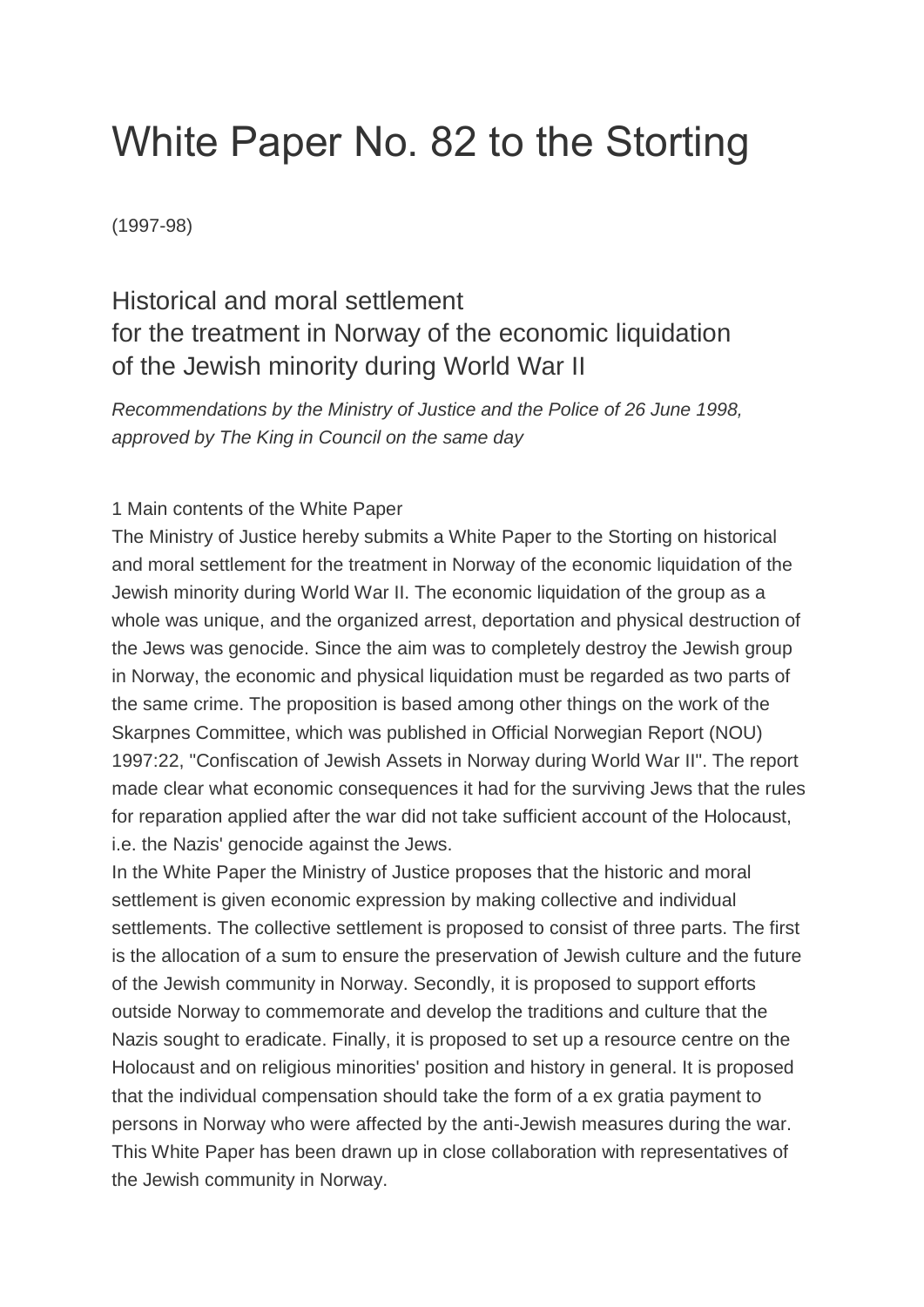The Ministry of Justice wishes by these means to make a worthy final settlement.

## 2 Background

A number of individuals had their property seized by the Nazi occupation authorities and the Quisling regime during World War II, but of these it was the Jews who were by far the most seriously affected as a group. The seizure of property belonging to the Jewish community was an integral part of the Nazi's attempt to eradicate the entire Jewish community in Norway.

The first measures against the Jewish population in Norway were initiated in May 1940, when radios belonging to Jews were confiscated. This was followed by the registration of real estate owned by Jews, special stamps on Jewish identity documents, economic liquidation and arrests, culminating in the period of November 1942 to March 1943 in the deportation of Jews from Norway to Auschwitz. The general rules governing seizures made during the period 1940 to 1943 were directed at members of the Norwegian government-in-exile in London and their administration-in-exile, members of the resistance movement and people who had left the country illegally since the invasion in 1940.

In addition to these general rules, in October 1942 the Quisling regime adopted certain special provisions concerning the seizure of property belonging to Jews in Norway. The law laid down that property of any kind belonging to Jews in Norway should be seized by the state, including property belonging to the spouses and children of Jews.

It is estimated that the number of Jews in Norway before the war and up to the arrests in 1942 amounted to about 2 200. Seven hundred and sixty-seven Jews were deported from Norway, mainly to Auschwitz, and of these only 30 survived. Two hundred and thirty families were completely eradicated. Those who were not deported fled the country, mainly to Sweden. There were also about 50 Jews imprisoned in Norway and about 10 who remained in the country in hiding. Every person who was defined as a Jew by the Nazi authorities had his or her property seized.

In accordance with special rules for Jews, which were introduced by agreement between the Quisling regime and the German occupation authorities, the seized gold, silver and jewellery belonging to Jews was taken out of the country without being registered. Other valuable goods were also not registered, and some property was plundered and thus not officially seized. Property was also given to Nazi organizations and individuals.

A special institution was set up to administer the seized property, called the Liquidation Board for Confiscated Jewish Property, but this also began administering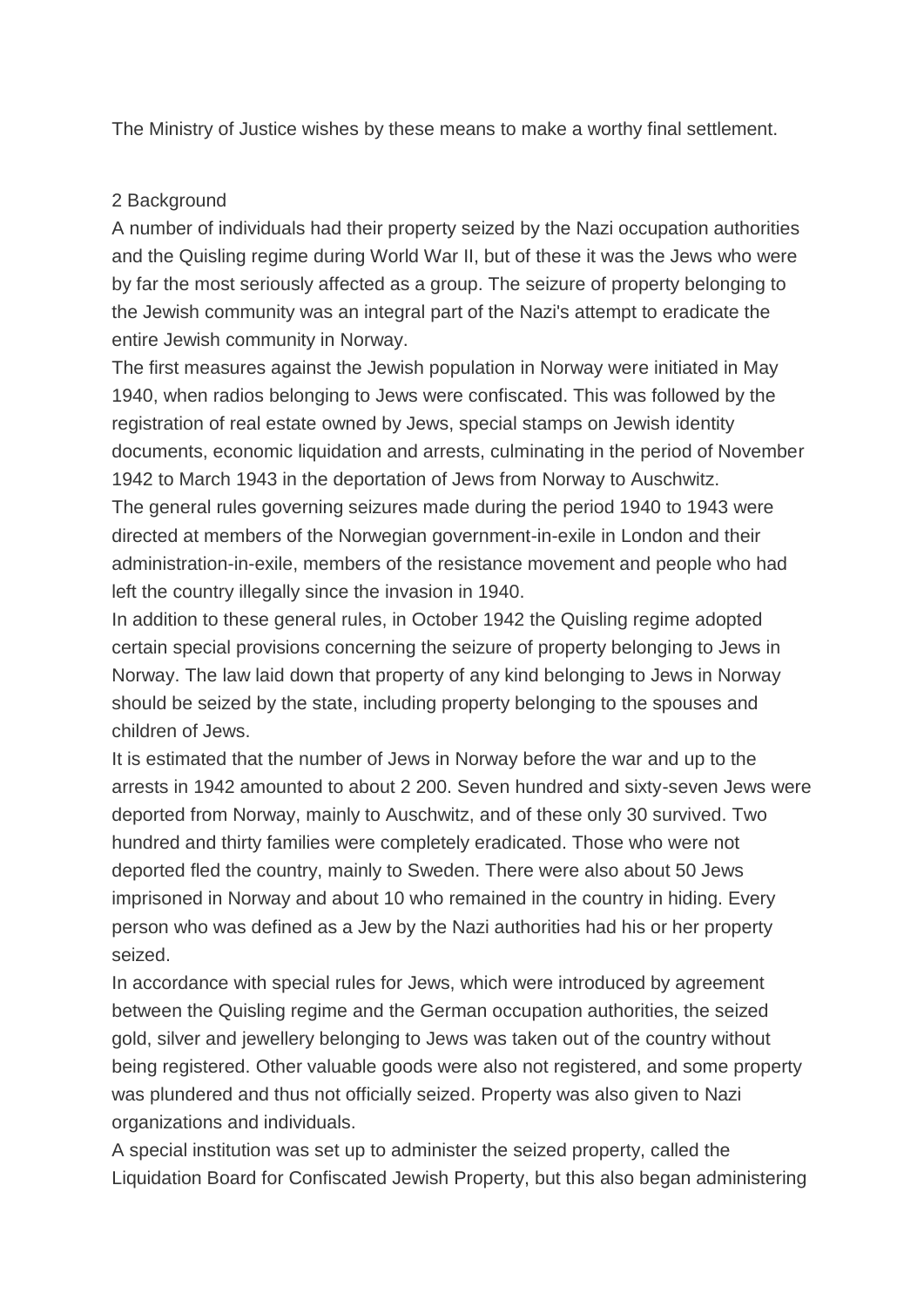property seized from other Norwegians as the war went on. The Jewish estates were liquidated while they continued to exist as legal persons even when the physical persons had been killed. This meant that taxes and other costs continued to accrue right up until the estates were finally settled after the war. In this way 163 Jewish estates were in debit, since they owed money to the Reparations Office, and the survivors were made liable for these sums, cf. NOU 1997: 22, page 97. At the end of the occupation the archives of the Liquidation Board contained information on about 11 500 to 12 000 estates whose property had been partly or entirely taken over by the Nazi regime. Of these 1 053 were Jewish and involved about 2 000 people. Between 7 000 and 8 000 estates were registered as no assets estates, i.e. funds had not been transferred either into or out of the Liquidation Board's accounts, and these were, with a few exceptions, non-Jewish estates.

There were several reasons for the no assets estates of the non-Jewish. These were, in the main, a) that the seizure was only pro forma, so that the property was registered but not expropriated or sold, b) that the owners had no assets or had managed to hide them, or c) that the estate had been plundered before being registered. The reasons for the 118 Jewish no assets estates were either a) that in accordance with the rules of the Quisling regime the property was to be kept out of the registration and therefore of the common fund, or b) that the estates had been plundered before registration.

The operation of the Liquidation Board was financed by the seized assets. Much of the property was sold as soon as possible after the seizure, often at public auction. The money obtained by the realization of the seized property was put into the Liquidation Board's account and constituted a common fund.

After the war three institutions were established to ensure the return or replacement of the confiscated property:

- the Reparations Office for Confiscated Assets (the Reparations Office),
- the Offices for War Damage to Buildings and Movable Property,
- the Settlements Division of the Ministry of Justice.

The Settlements Division took care of all the cases that did not come under the sphere of the other institutions. One of its major activities was dealing with ex gratia compensation pursuant to Provisional Act No. 4 of 25 April 1947 relating to compensation for certain damages and losses resulting from the war in 1940-1945, etc.

The Reparations Office took over all the archives of the Liquidation Board and used this information in addition to claims registered after the war to carry out its tasks. These tasks consisted mainly of returning property that had been traced to the rightful owners or of providing compensation for objects that had disappeared. This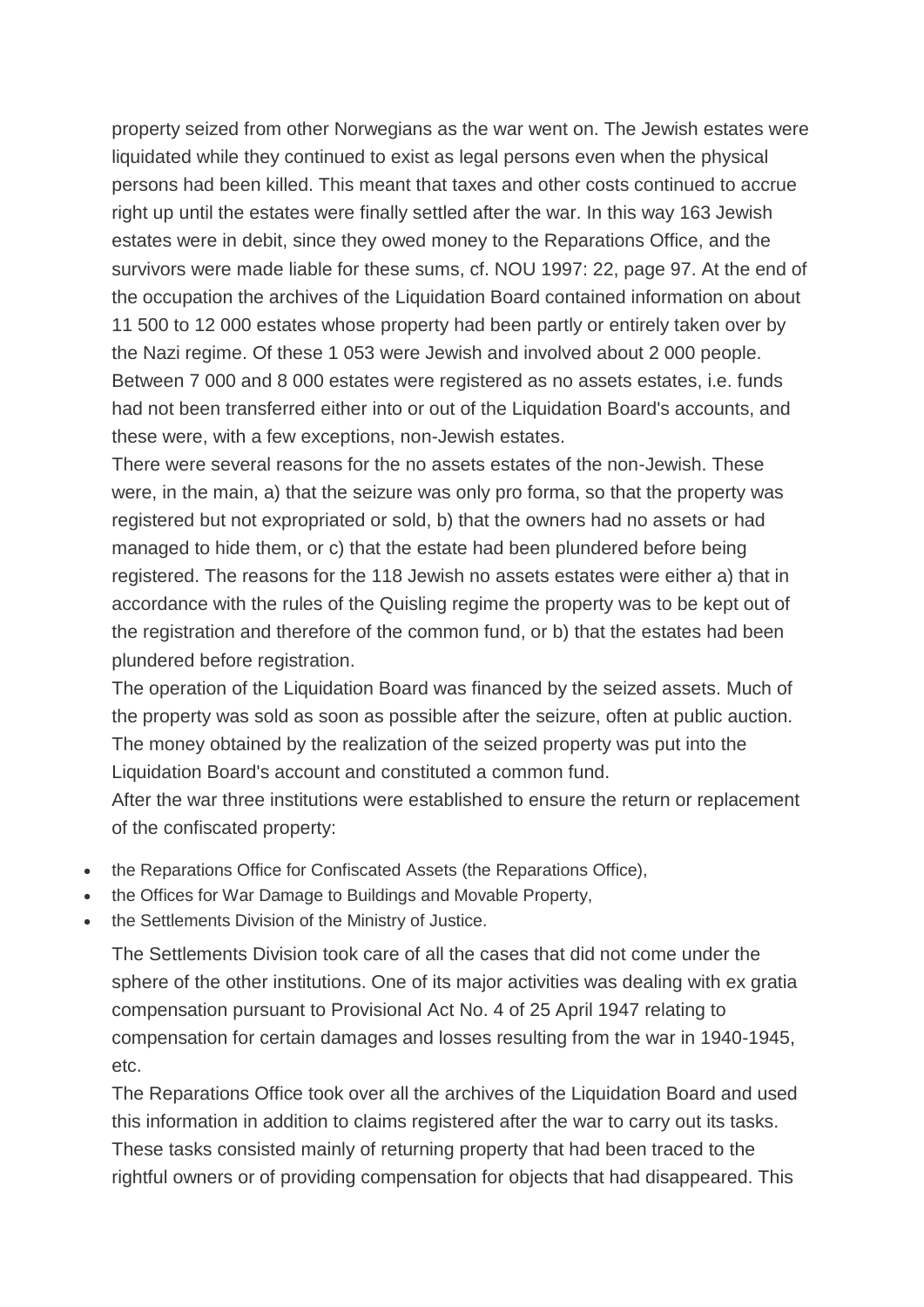was done on condition that the property had been registered by the Liquidation Board during the war.

The rules laid down by the occupation authorities were invalid under civil law, and everything that had been seized could in theory be claimed by the rightful owner irrespective of whether or not the new owner had acquired it in good faith. The extent and value of the seized assets that were returned to their rightful owners after the war are not known, but there was a considerable amount of property that was returned in kind. The bulk of real estate, for example, was returned. Here, however, there was a difference between the Jews and other Norwegians. Since so many Jews had been killed, sometimes whole families, a considerable number of objects could not be returned to their rightful owners.

The authorities paid compensation in the form of a dividend of the registered value of seized property that had been registered in the Liquidation Board's common fund. The rest of the common fund had been used to finance the liquidation process and to pay taxes during and after the war. The question of coverage of the expenses to which the Liquidation Board had put the beneficiaries (the owners of the assets that constituted the common fund) was discussed after the war. Both the Reparations Office and the Ministry of Justice considered that the state should make up the difference in cases where there were not enough assets to meet the beneficiaries' claims completely. However, this request was refused by the Ministry of Finance with support from the War Damage Committee, which in a statement of 12 September 1945 wrote:

"... the difference between the value of the assets that were originally confiscated from each person and the amount that is now restored to him is a loss that should be dealt with in the same way as corresponding war damage. Were the State in this case ñ as the Reparations Office has requested the Ministry of Finance ñ to grant an amount of approximately 1.5 million kroner to facilitate the repayment, the owners would probably be better compensated than other claimants of war damage compensation. The committee will therefore not recommend that a grant be made by the Treasury. The owners should be instructed to claim damages in the normal way." In addition, on the instructions of the Ministry of Finance, half of the administrative costs of the Reparations Office were taken from the common fund of seized assets. The regulations for the settlement of estates after the war that were enforced by the Office for War Damage to Moveable Property were based on two main principles: reconstruction and an even social distribution. Insurance principles were to a large extent ignored and instead account was taken of the victim's economic position and needs, the extent of the damage and what had been damaged. Moveable property used for professional purposes was as a rule compensated for according to the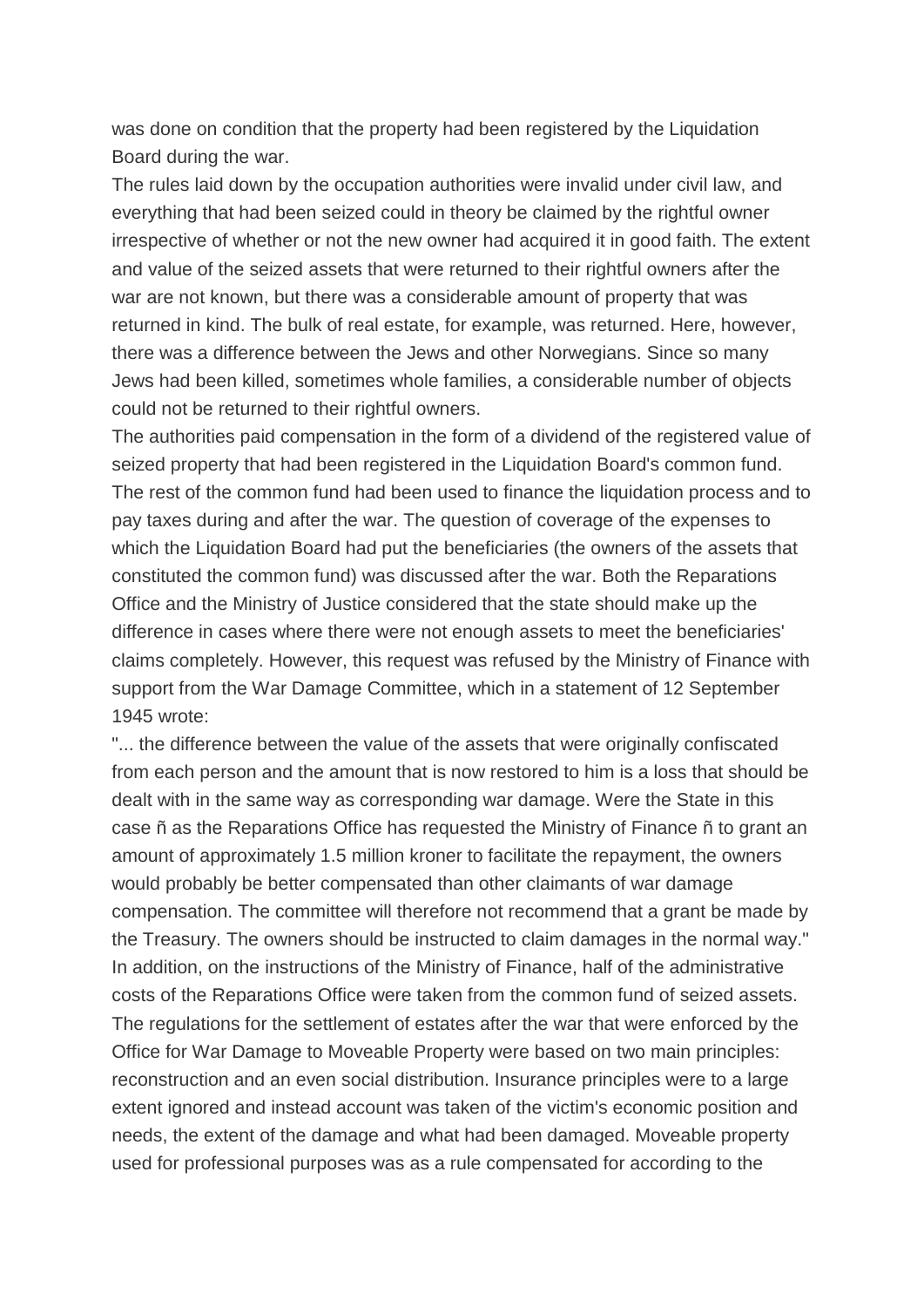valuation, whereas the loss of personal moveable property was compensated for according to a sliding scale. The principle of even social distribution meant that the greater the loss the smaller the percentage of compensation. Compensation was also calculated for households as a whole, which sometimes led to substantial discrepancies for households with extensive property and correspondingly large losses. These principles affected the Jews particularly seriously because of the extent of the liquidation. Because the Jewish community, with its institutions and religious centres, had suffered total economic liquidation, it received as a whole considerably reduced compensation in relation to its actual losses. The principle of reconstruction also led to reduced compensation in cases where the authorities regarded the compensation as having no importance for reconstruction.

In short, these rules meant that the Jews as a group were more seriously affected than others, since this group consisted of people of all ages, in contrast to that of other Norwegians, which was dominated by young men.

What characterized the Jewish group after the war was that so many of its members had been killed. Thus they were in a different situation, especially emotionally, from other Norwegian refugees who returned home after fleeing the country because of their resistance to the Nazi regime. The leaders and heads of families in the Jewish group had in many cases been killed, which weakened the ability of these families to safeguard their interests. In some cases whole families had been wiped out, and because of the close family ties within the group, all of the survivors had lost relations, either close or distant.

In section 16, subsection 5, Provisional Act No. 3 of 25 April 1947 relating to war damage to moveable property laid down a general provision that the amount of compensation could be reduced or in the case of partial damage completely rejected "when this is found to be reasonable with regard to the claimantís financial status and needs ". This had direct economic consequences in cases where many members of a family had been killed. Reduced compensation was paid because, as it was put, the heirs could otherwise have profited from the war, since under normal circumstances they would not have inherited from so many people at once. In addition the payments were regulated by establishing an order of inheritance. On account of the differentiated inheritance tax, which was lower for direct heirs than for more distant relatives, the percentage paid out varied according to whether the heir was direct or indirect. The order of inheritance was established on the basis of assumptions of who had died first in a family that entered the gas chamber together. There are examples in the available evidence where the result of this supposed order of inheritance was very unfavourable for the survivors, cf. NOU 1997: 22, pages 100-102 and pages 110-111.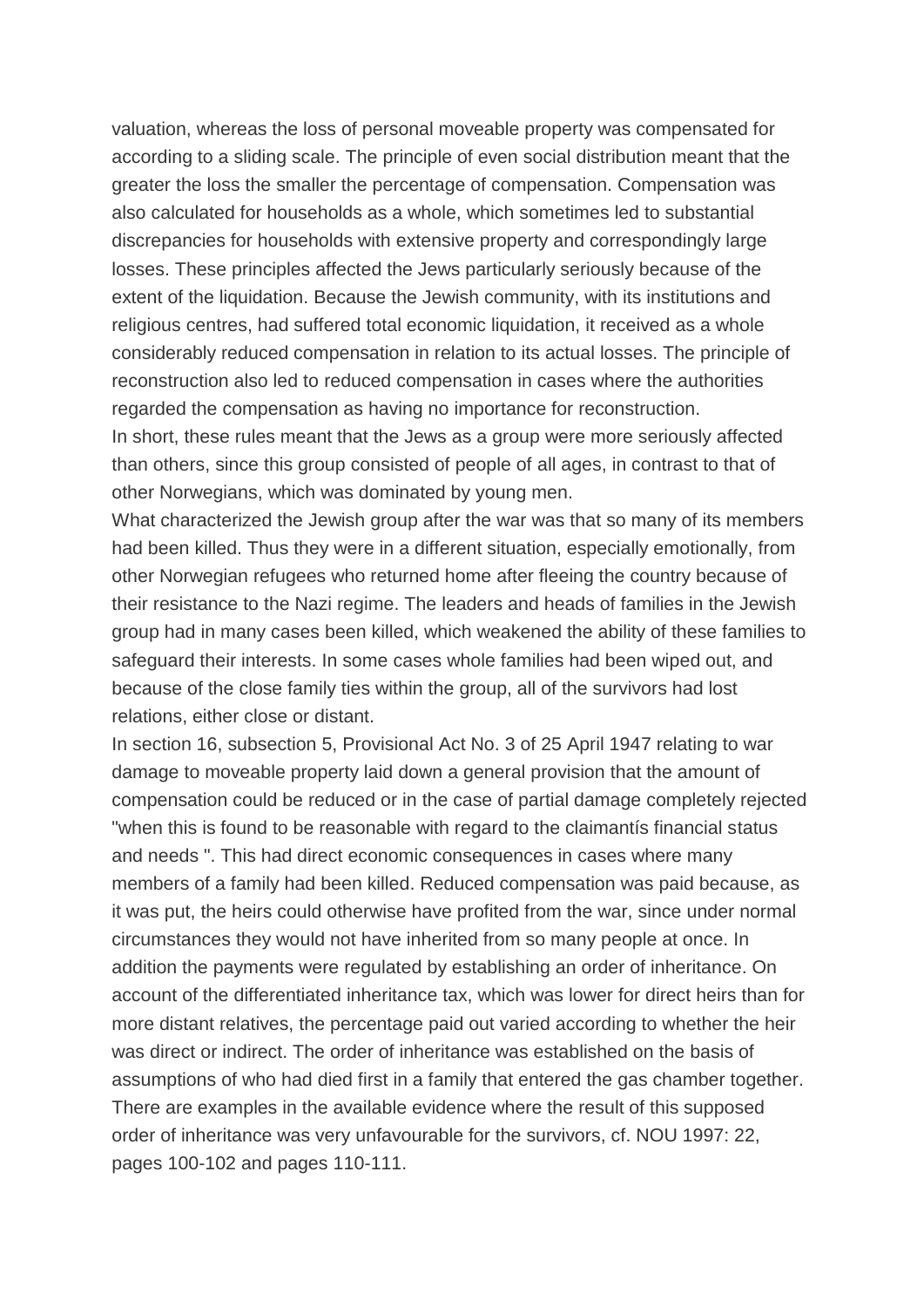Since death certificates were not issued in Auschwitz, those who died there were classified as missing persons, not as dead. The survivors were not given assets from their estates since the assets were transferred to the public guardian's office. This applied to half of the group of survivors. From the public guardian's office the assets were transferred to the probate and bankruptcy court to be dealt with there. This process took many years, during which new orders of inheritance were also established. During the administration of estate proceedings, amounts charged to the estates included mortgage debt, taxes and inheritance tax. It is probable that such deductions in connection with public and private administration of estates were almost equivalent to the total payments to the Jewish group from the reparations agencies, cf. NOU 1997: 22, pages 110-111. It was also difficult for the survivors to find out what their rights were, partly because no separate office was set up for Jewish matters, in contrast to the situation for other groups with a common fate, cf. NOU 1997: 22, page 88.

In the spring of 1995 new information about the Jewish property seized by the Quisling regime was published in the media, and the Norwegian Government decided to have the facts clarified as far as possible. Thus in March 1996 a committee was appointed to survey and evaluate the facts of the case. The Government stressed that it wished to have all the facts so as to be able to evaluate suitable follow-up measures.

3 NOU 1997: 22 Confiscation of Jewish Assets in Norway during World War II The committee to investigate what happened to the property of Jews in Norway during World War II was appointed on 29 March 1996 by the Norwegian Ministry of Justice. The committee had the following composition:

- County Governor Oluf Skarpnes (Chairman)
- Professor of Law Thor Falkanger, University of Oslo
- Professor of History Ole Kristian Grimnes, University of Oslo
- Judge Guri Sunde, Nedre Telemark District Court
- Assistant Director Anne Hals, National Archives
- Psychologist Berit Reisel, Oslo
- Historian Bjarte Bruland, Bergen

Berit Reisel and Bjarte Bruland were appointed to the committee on the recommendation of the Jewish community. Anne Hals asked to be excused from duty as a member of the committee and, on 11 June 1996, the Ministry approved her replacement by Miss Eli Fure of the National Archives. Executive Officer Torfinn Vollan from the office of the County Governor of Vest-Agder was the committee's secretary.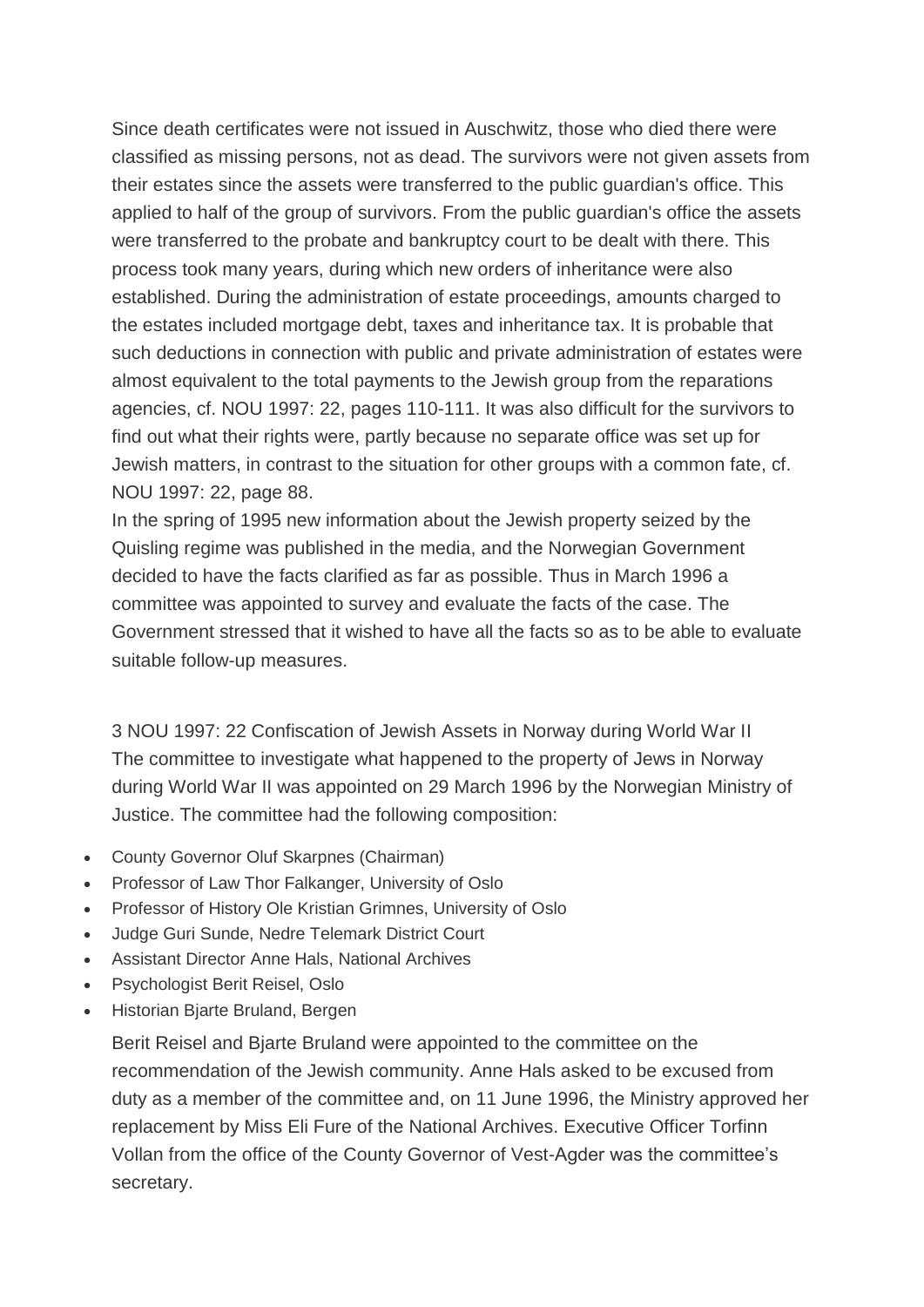The committee received the following terms of reference:

"1. The committee is entrusted with the task of surveying what happened to Jewish property in Norway during World War II. The report of the survey shall inter alia provide a description of:

- the laws and regulations of the Quisling regime concerning the confiscation of Jewish property
- the way in which the confiscation was carried out, and the names of the agencies involved
- the extent of the confiscations, including:
- the number of persons and enterprises whose property was confiscated
- the type of property that was confiscated and its estimated value
- how and by whom confiscated property was handled (sold, transferred, etc.)
- the actual and legal difference between the confiscation of Jewish property in Norway and the confiscation by the Quisling regime of property belonging to other Norwegians.

9. The committee shall survey how and to what extent confiscated property was returned to the Jews after the war. This survey shall include a description of:

- laws and regulations that applied to the restitution
- how the restitution was organized
- measures that were taken to ensure that the property was returned
- property that was returned and the value of this property
- what happened to the property of Jewish families that were annihilated during the war and, where possible, a summary of the total value of the confiscated property of these Jewish families.

15. The committee may also examine other issues relevant to the case.

16. The committee will decide how the work shall be carried out, and may engage people to undertake the necessary investigations. The committee may also procure statements from persons or organizations who wish to supply information to the committee when such information is deemed to be of interest or importance to the work of the committee.

17. The working period of the committee is estimated at one year, but this may if necessary be adjusted when the committee has assessed the amount of work involved.

18. The committee will report to the Ministry of Justice."

The committee submitted its report to the Minister of Justice on 23 June 1997. The report is divided into two parts, a majority report and a minority report. The majority consisted of the Chairman of the Committee, County Governor Oluf Skarpnes, Professor Thor Falkanger, archivist Eli Fure, Professor Ole Kristian Grimnes and District Recorder Guri Sunde. The minority consisted of psychologist Berit Reisel and historian Bjarte Bruland.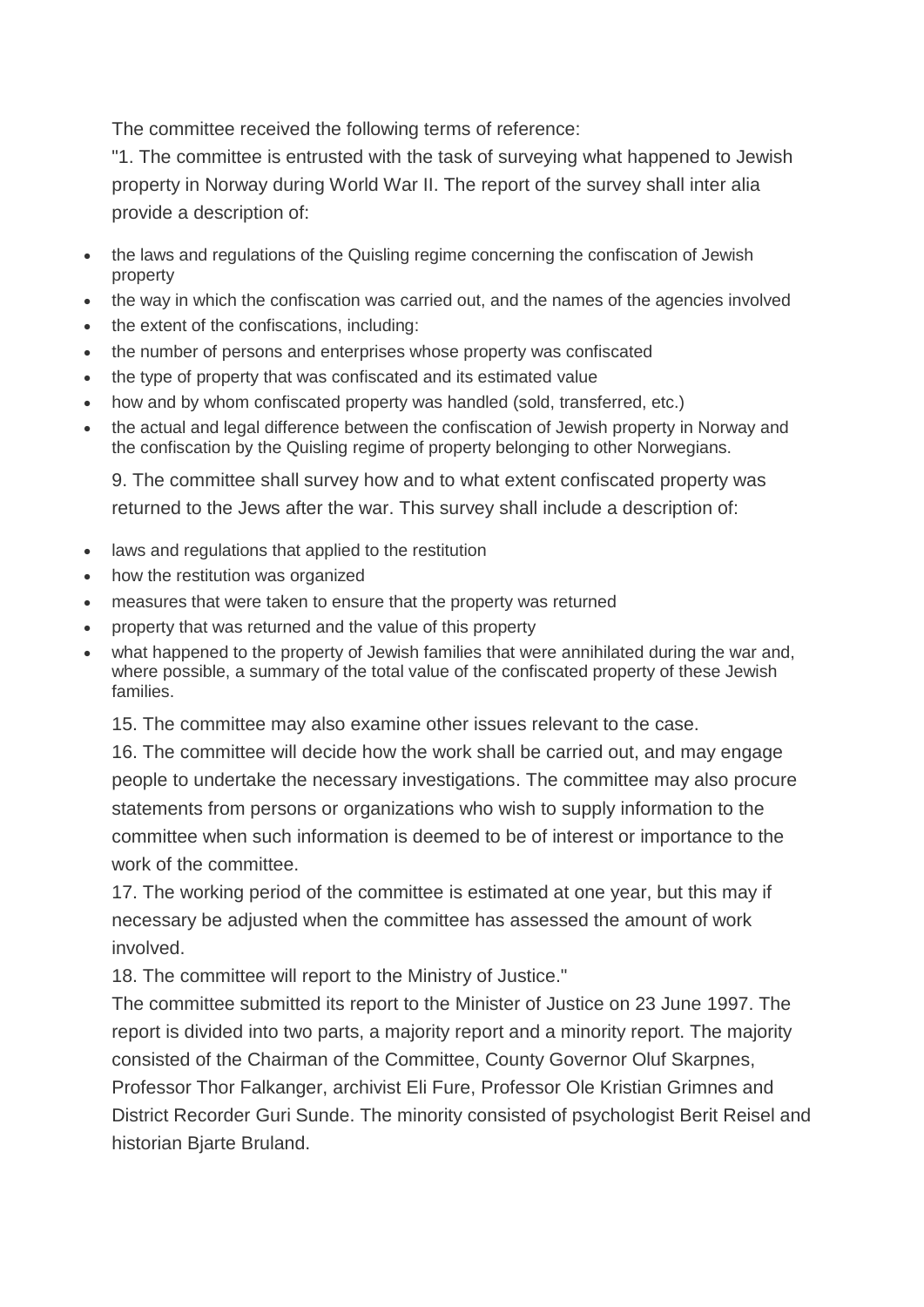The report was published as NOU 1997: 22 Confiscation of Jewish Assets in Norway during World War II.

4 The Government's fundamental views concerning the settlement The Government has chosen to base its views on those of the minority of the Skarpnes Committee.

The injustice done to the Jewish people can never be undone, but the Government considers that the historical and moral debts with regard to the economic liquidation of Jewish assets must be settled, and that this settlement should also be expressed in economic terms.

The Government wishes to emphasize that the Nazis' attempts during the war to eradicate the Jews as a people have played a central role in the development of international rules concerning genocide. This genocide aspect has placed the Jews in a unique position among the many victims of the German occupation of Norway. The settlement must primarily be based on a broad moral approach, which must be given a form and a content that take account of the special nature of the case. The Government has proceeded on the assumption that the settlement should be limited to economic considerations.

The collective settlement must emphasize that compensation is being made to the Jewish community in Norway as a whole, especially because the economic and physical liquidation was directed at the Jews in Norway as a group. In addition there is the fact that many of the Jews who were killed did not leave surviving family members. In this context it is natural to have an economic settlement in the form of an allocation for common Jewish purposes at both national and international levels. At the same time, by offering payments *ex gratia*, the Government wishes to support the individuals who were adversely affected by the persecutions in Norway during World War II.

The Government is also preparing to set up a monument at Vippetangen in Oslo in memory of the Norwegian Jews who were deported to Germany during the war.

5 Economic implementation

#### *5.1 Collective compensation*

Collective compensation will emphasize that a debt is being settled in relation to the Jewish community because the economic and physical liquidation was directed at the Jewish community in Norway as a whole. Not only was privately owned Jewish property confiscated, but Jewish institutions and religious centres in Norway were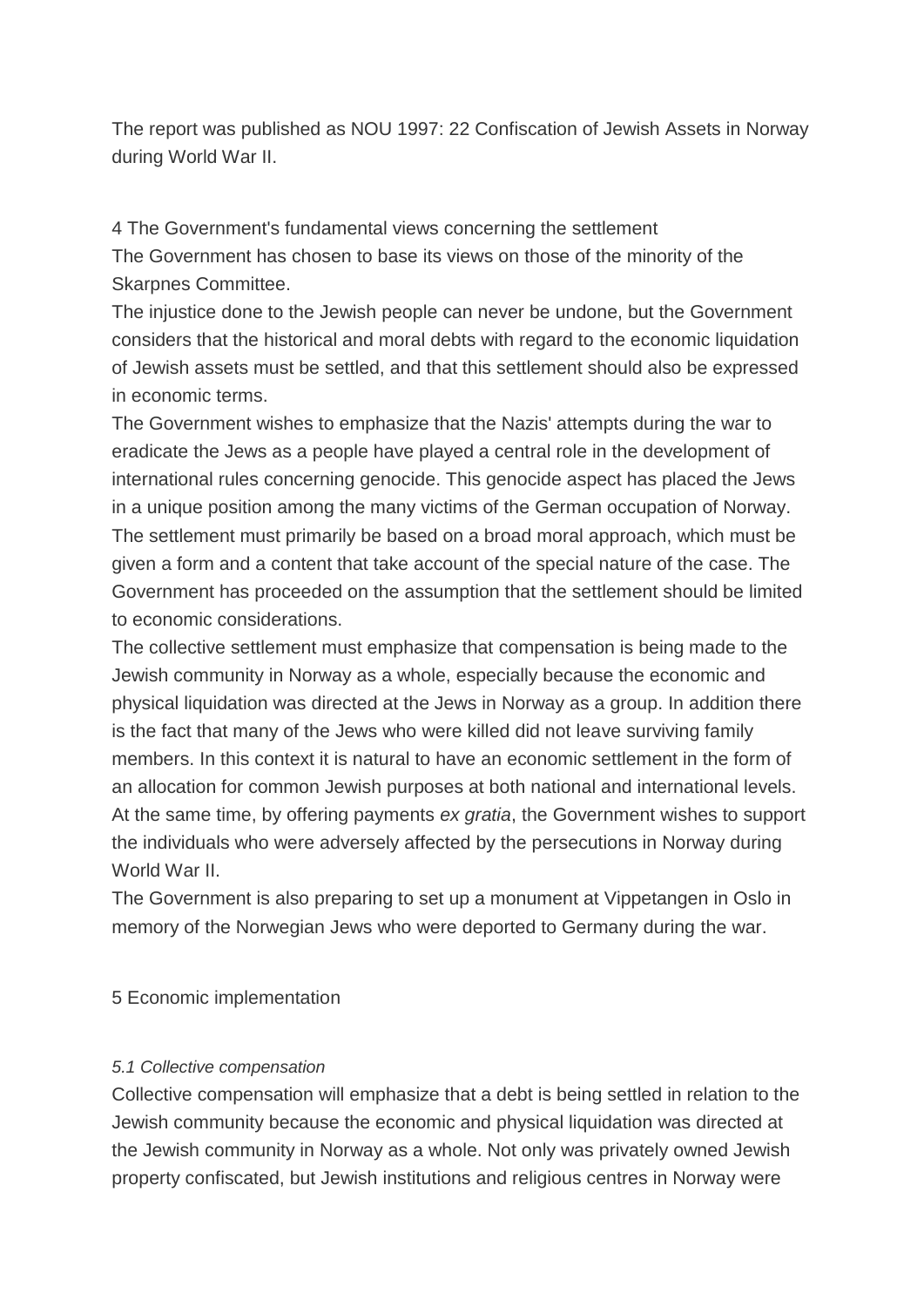economically liquidated. In its evaluation of the total sum to be allocated in the collective compensation, the Government has taken account of the fact that some Jewish families were totally eradicated and thus received no individual compensation.

It is proposed that the collective compensation should amount to NOK 250 million, and it is proposed that the money should be divided as follows:

- 1. An amount of NOK 150 million to the Jewish communities in Norway. The money is to be spent on ensuring the preservation of Jewish culture and the future of the Jewish community in Norway.
- 2. An amount of NOK 60 million to support outside Norway's borders for commemorating and developing the traditions and culture that the Nazis tried to eradicate. The money is to be allocated through a fund to be administered by a board with representatives appointed by the Storting, the Government, the registered Jewish communities in Norway and the World Jewish Congress/World Jewish Restitution Organization.
- 3. An amount of NOK 40 million to be used to set up and run a resource centre for studies of the Holocaust and religious minorities in Norway.

#### *5.1.1 Ensuring the preservation of Jewish culture and the future of the Jewish community in Norway*

An amount of NOK 150 million is to be allocated to the Jewish communities in Norway. The money is to be spent on ensuring the preservation of Jewish culture and the future of the Jewish community in Norway.

There are at present two Jewish congregations registered in Norway, one in Oslo and one in Trondheim. All Jewish organizations and institutions in Norway are represented through these two congregations and they also safeguard the interests of Jews who are not registered as members. The County Governor's offices in Oslo and Akershus and in Sør-Trøndelag advise that these congregations have about 1 050 registered members as of 1 January 1998, 920 in Oslo and 127 in Trondheim. The Jewish community estimates that there are almost 1 600 Jews living in Norway today.

In 1939 there were just over 2 000 Jews in Norway, almost all of whom were registered as members of the congregations. Religious and cultural life flourished, and there were several synagogues, children's and old people's homes and a holiday home. After the war only 750 members remained. Many of the leaders were no longer there and the institutions had been abandoned. Everything had to be totally rebuilt. Of the three synagogues, only one of the two in Oslo could be used. The other one was not restored, and the synagogue in Trondheim had to be reconstructed. In 1960 a Jewish community centre was built in Oslo, with economic help from Jewish organizations abroad. According to the Jewish community they have been dependent on economic support from Jewish institutions abroad to keep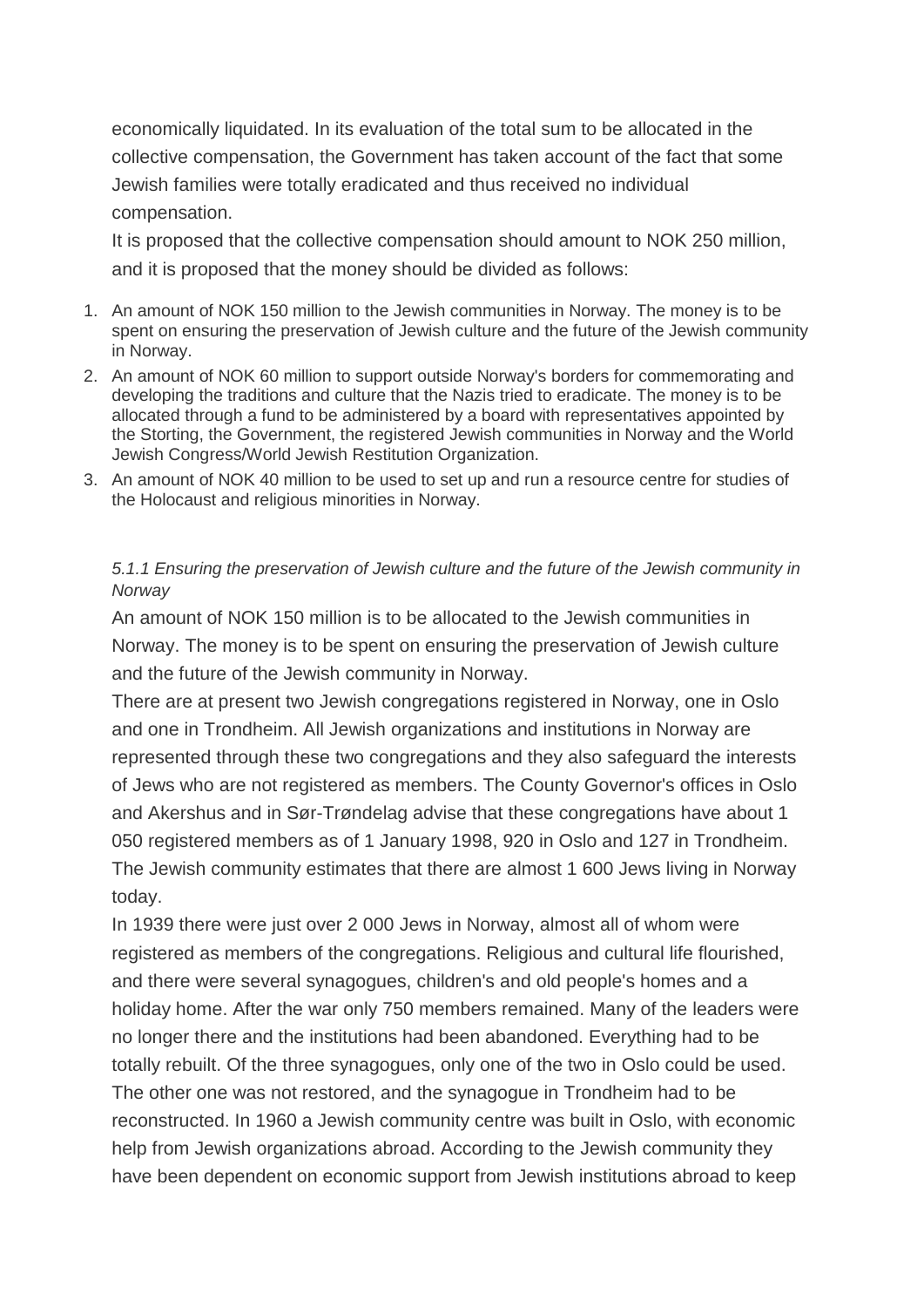up their cultural and religious activity. The membership and level of activity began to rise again at the beginning of the 1980s.

The Jewish community is one of the oldest minorities in the country and is well integrated into Norwegian society. In the light of this and of the tragic history of the war there is a great need for information from this minority group. Such information will make a substantial contribution to greater pluralism and tolerance.

In order to ensure the future of the Jewish minority in Norway, the community needs funds for premises, equipment and above all qualified leaders and other workers in the fields of religion, culture, teaching, information, social work and administration. An estimated NOK 50 million of the NOK 150 million is intended to be used for repayment of debts and investment such as the rehabilitation of buildings and property, including the purchase of a graveyard and day-care facilities and the establishment of a Jewish museum and library. The income from the remaining NOK 100 million is intended to be used for the operation and development of organizations and institutions that will ensure the future of the Jewish community in Norway.

It is proposed that a fund be set up consisting of the collective allocation to the Jewish communities in Norway. The fund will be administered by a board consisting of three representatives of the Jewish community in Oslo and two from the Jewish community in Trondheim. The members are to be appointed by the boards of the two communities, and they will also be responsible for drawing up guidelines for the board of the fund. The transfer of money will be made when the board has been appointed. It is proposed that the amount will be transferred to the Jewish congregation in Oslo on behalf of the whole Jewish community in Norway. The Ministry of Justice is to receive an annual report on the use of the funds, including accounts audited by a chartered accountant.

# *5.1.2 Support outside Norway's borders for commemorating and developing the traditions and culture that the Nazis tried to eradicate*

NOK 60 million is being given in support of Jewish institutions or projects outside Norway. The funds (capital and any income) are to be allotted to institutions or projects whose aim is to commemorate, reconstruct or develop Jewish culture or traditions that the Nazis almost succeeded in totally eradicating. The funds are preferably to be used for teaching, research or information purposes. They may be either allotted to existing institutions or to new institutions established for this purpose. The institutions or projects must be politically neutral.

It is proposed that the money is placed in a fund with a board consisting of one representative appointed by the Storting, one by the Government, one by the Jewish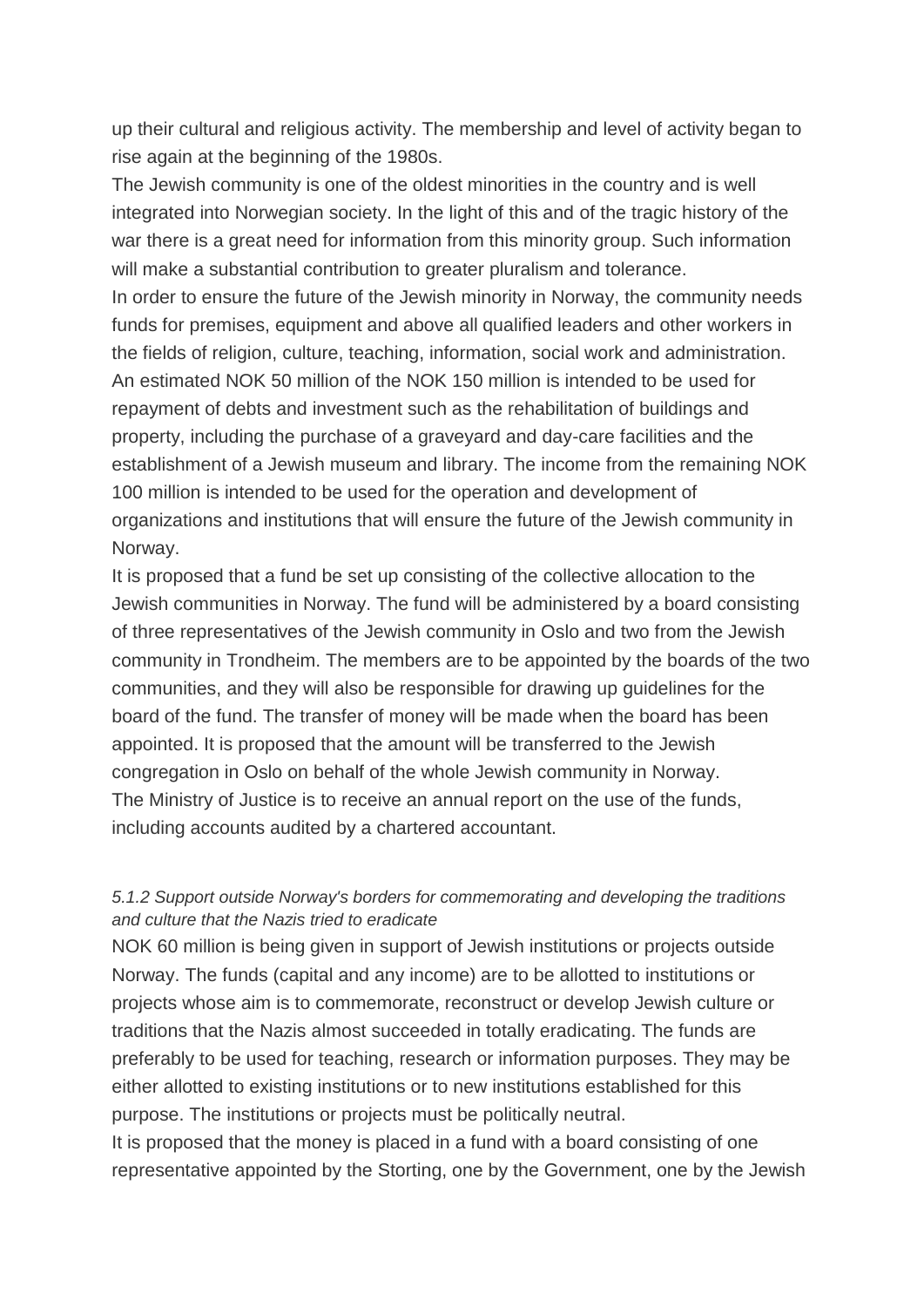communities in Norway and one by the World Jewish Congress/World Jewish Restitution Organization, and Nobel Laureate Eli Wiesel is proposed as chairman of the board. In cooperation with the registered Jewish communities in Norway, the Ministry of Justice will lay down the statutes and instructions for the work of the board in accordance with the general guidelines that have been proposed. Any administrative costs are to be covered by the allocation.

## *5.1.3 Establishment of a resource centre for studies of the Holocaust and religious minorities in Norway*

One of the most important lessons learned from World War II and the Holocaust was how vulnerable minorities are to prejudice, hatred and persecution, which taken to extremes led to the most systematic and gruesome genocide in history. The best means of combating prejudice is through unbiased information, which relies on knowledge of the minorities in our society. Thus the sum of NOK 40 million is proposed for the establishment and operation of a documentation and resource centre for promoting expertise in Norway on the Holocaust in general and more specifically on the Norwegian chapter of the history of the Holocaust.

A resource centre for the religious minorities in Norway is proposed as part of this centre. It should create a foundation for broad knowledge in Norwegian society on the minorities' history, philosophy of life, traditions, culture and position in Norwegian society. It should develop educational material in these areas, support research on the different minorities and minority issues in general, and serve as a place to hold meetings, seminars and dialogues between the minorities and between the minorities and other groups in Norwegian society. The resource centre is to be politically and ideologically neutral.

The intention is to establish the centre in cooperation with one of the universities in Norway. The issue has been raised with the Ministry of Education, Research and Church Affairs and the University of Oslo. It has been proposed that the ministry should establish links with one of the faculties or departments of the University of Oslo. The issue must, however, also be dealt with in the usual way by the appropriate bodies of the university.

A separate board is proposed for the centre, and the academic freedom of the institution must be ensured. The members of the board must include people with inter-disciplinary expertise. The Holocaust part of the centre will be set up after a dialogue with the Jewish communities in Norway and other Jewish expertise, for example from Yad Vashem in Jerusalem, and the centre for religious minorities will be set up in collaboration with the relevant minority groups. This will ensure that these groups have an influence on the profile and work of the centre. The Ministry of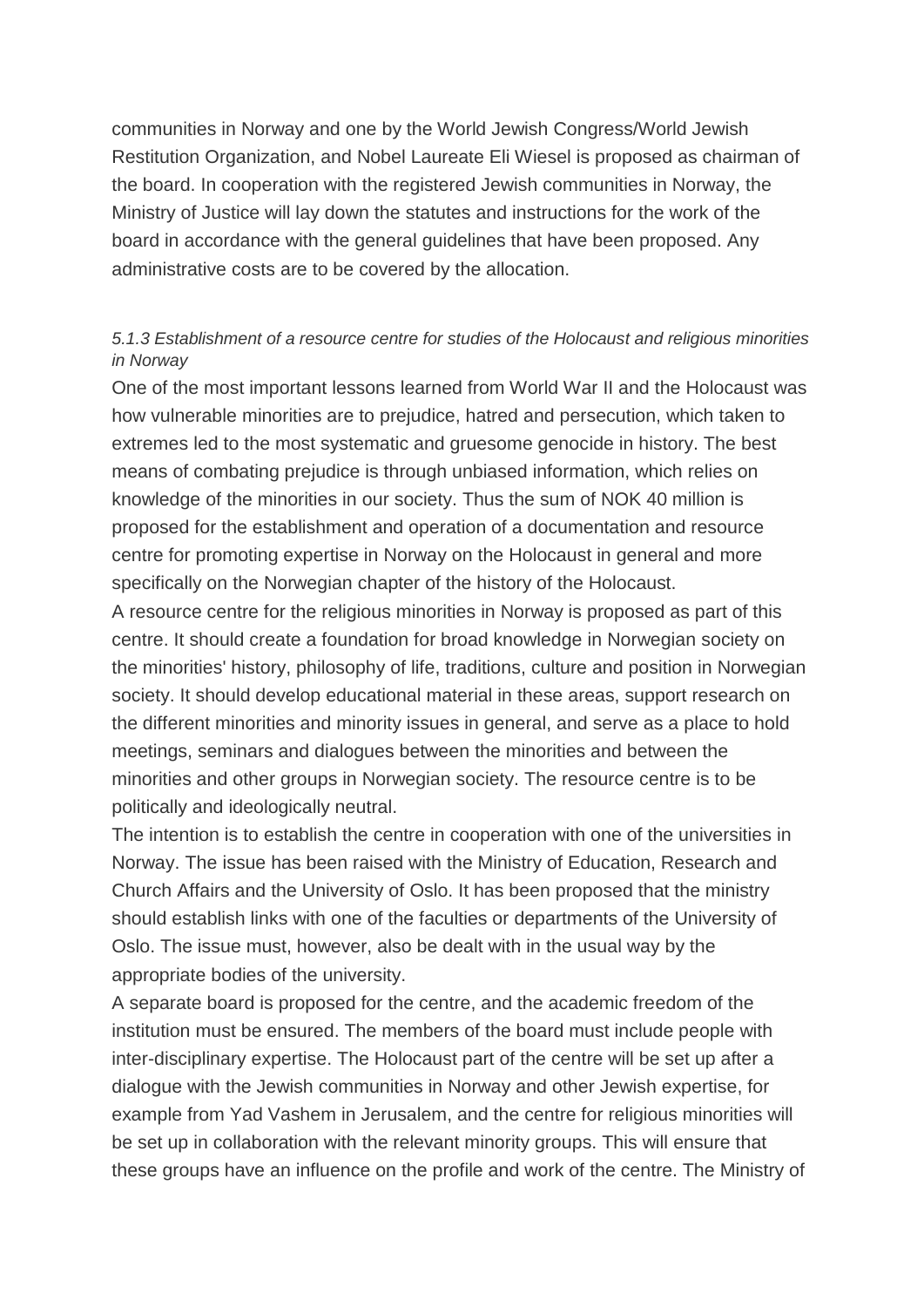Education, Research and Church Affairs will set up the centre. The budgetary responsibility will be transferred to the Ministry by agreement.

## *5.2 Individual compensation*

The Government proposes a compensation in the form of a standard amount of NOK 200 000 to those persons in Norway who suffered from the anti-Jewish measures, for example who had their property and assets confiscated by the occupation authorities during the war. Many of these are now dead, and spouses and direct heirs will take their place and inherit according to the provisions concerning distribution laid down in the Inheritance Act.

It is difficult to estimate the total cost of the individual compensation, since the amount will vary according to the number of applicants. The amount is expected to be in the region of NOK 100 to 200 million in addition to the collective compensation. If the individual payments should amount to substantially less than NOK 200 million, the Government will consider increasing the collective compensation. The Government will decide on how this should be used in collaboration with the Jewish communities in Norway.

It is important for the dignified conduct of the moral settlement that there are clear rules as to who is entitled to payments and how they should be made. It is important to avoid harrowing processes being triggered by the settlement.

# *5.2.1 Who are entitled to payments?*

Payments will be made on application to those persons in Norway who suffered from the anti-Jewish measures, for example by having property and assets confiscated by the occupation authorities during World War II.

There is no definite information as to who would be included in the individual settlement but, in connection with the work of the Skarpnes Committee, the minority of the committee drew up a list of the Jews who were deported or fled from Norway between 1941 and 1942. The list contains 2 173 names and is expected to be useful in finding the people who may be entitled to the settlement.

Payments will be made subject to the following conditions:

- 1. A payment will be given to persons who were born before the end of 1942 and who suffered in Norway from the anti-Jewish measures, for example who had their property and assets confiscated by the occupation authorities during World War II. The payment will amount to a standard sum of NOK 200 000.
- 2. If the person concerned is no longer alive, the money will be paid to the heirs according to the provisions concerning distribution laid down in the Inheritance Act, but limited to spouses and direct heirs.
- 3. The payment to each individual is limited to NOK 200 000.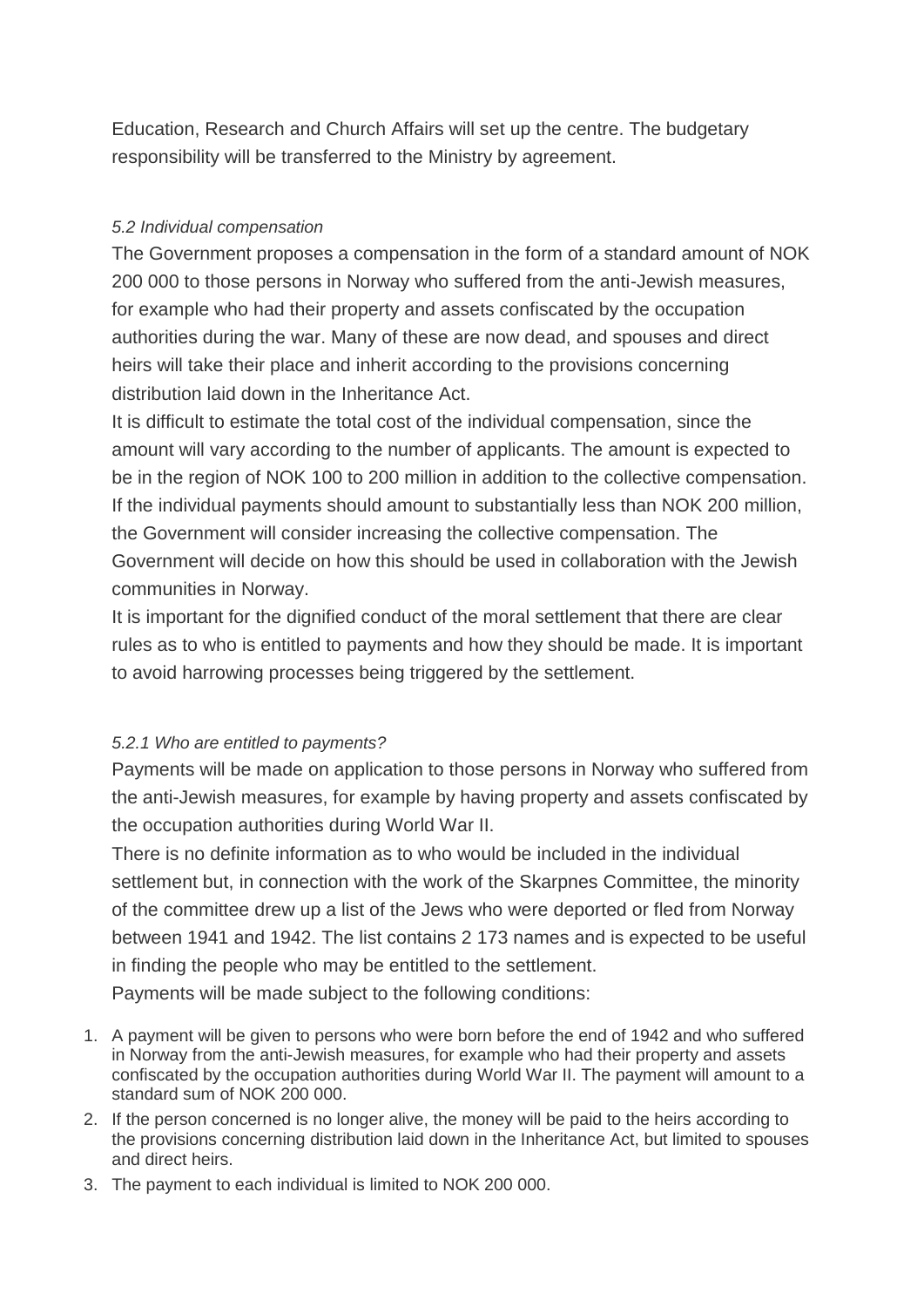One of the conditions is that the persecution must have taken place in Norway. This affiliation criterion is intended to emphasize that the settlement is primarily aimed at Jews living in Norway before and during the war. In addition to Norwegian nationals, this includes foreign nationals and stateless Jews. Jewish refugees from other countries are eligible if they were temporarily staying in Norway during the war and suffered from anti-Jewish measures in this country.

Thus compensation will be made to all Jewish families and individuals who either had their property confiscated or were subject to confiscation orders and Jewish families and individuals who did not own assets that could be seized and who therefore had no economic losses after the liquidation, but who suffered in other ways from the persecution or who lost their lives, for example in concentration camps or prison.

The standard payment is set at NOK 200 000. If the person entitled to the payment has died, the sum is distributed between the bereaved in accordance with the distribution provisions in the Inheritance Act, except that only the surviving spouse and direct heirs are entitled to it. The rule concerning the minimum amount for a spouse (section 6 of the Inheritance Act) does not apply, and a surviving spouse may not retain an undistributed estate with regard to the payment.

There is also a maximum limit of NOK 200 000 per person, so that no one may receive more than this amount. Thus a person who is himself entitled to a payment may not receive payments on behalf of deceased parents, grandparents or spouse, even if he were entitled to it. Nor will his heirs be entitled to it even if the payments they receive are less than the maximum amount. If the payment is reduced because of the maximum amount, other heirs will not be entitled to the surplus.

For example, if both a person's parents were entitled to a payment and both are dead, the direct heirs will receive NOK 400 000 to be distributed among them. If both sets of grandparents and the parents were entitled to a payment and are now dead, the direct heirs will still not receive more than NOK 400 000.

#### *5.2.2 Procedure for applying for compensation*

The Ministry of Justice aims to announce the arrangement in the Norwegian and international press. A time limit of six months is proposed. Applications must be received by the Ministry of Justice by this deadline, so that the matter can be dealt with within a reasonable time.

In collaboration with the Jewish communities in Norway, the ministry will inform all those members of the communities for whom this is relevant. The ministry assumes that the Jewish communities in Norway will inform their sister organizations in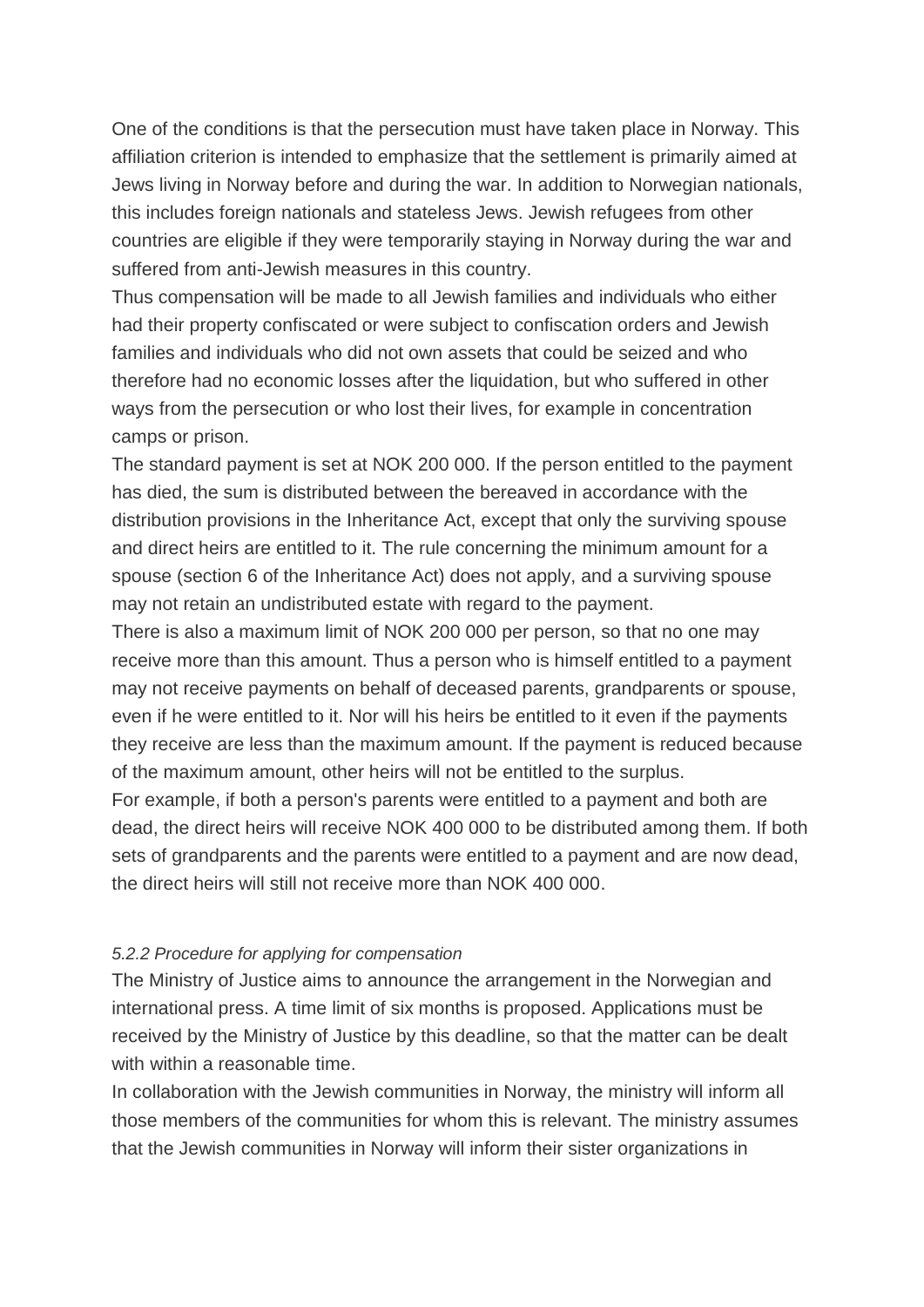Sweden and other relevant countries. The World Jewish Congress/World Jewish Restitution Organization will also be informed.

#### *5.2.3 Documentation requirements*

The application should include name (and any previous names), address, date of birth, period of stay in Norway and address during the stay in Norway. Applications on behalf of deceased persons should contain an explanation of the relationship with the deceased and this should as far as possible be documented. The existence of any other heirs should also be indicated.

However, the special nature of the case means that documentation may be difficult to obtain, for example there may be a lack of written documents and information may be unreliable. This must be taken into consideration when the cases are being dealt with and when decisions must be based on information that cannot be documented. It is further assumed that the Jewish communities in Norway on request will assist with the clarification of questions of identity in this work. The Skarpnes Committee went through the material in the National Archives and a new review is not planned.

# *5.2.4 Procedures for dealing with applications and appeals*

It is proposed that the Ministry of Justice should process and decide on applications in the first instance. The Public Administration Act applies to the procedures followed by the Ministry, and decisions on the applications are to be regarded as individual decisions, cf. section 2 of the Act. Because of the special nature of this settlement, the ministry considers it advisable that appeals should be handled by a separate board. The ministry therefore proposes that regulations are laid down determining that the members of the Storting's ex gratia compensation committee should serve as a separate appeals board for the ministry's decisions on payments. It is proposed that the procedures for dealing with appeals should follow the same guidelines as those governing ex gratia compensation payments, according to which the ministry prepares the appeals and acts as secretariat for the committee. It is proposed that it should not be possible to appeal to the Storting against the decision of the committee. The Ministry considers that in this way an appropriate appeals system will be established that will maintain legal safeguards in appeals procedures. One does not expect a large number of appeals.

# 6 Economic and administrative consequences

NOK 250 million is being set aside for collective settlement. The Ministry of Justice has the task of providing assistance in the transfer and use of the funds in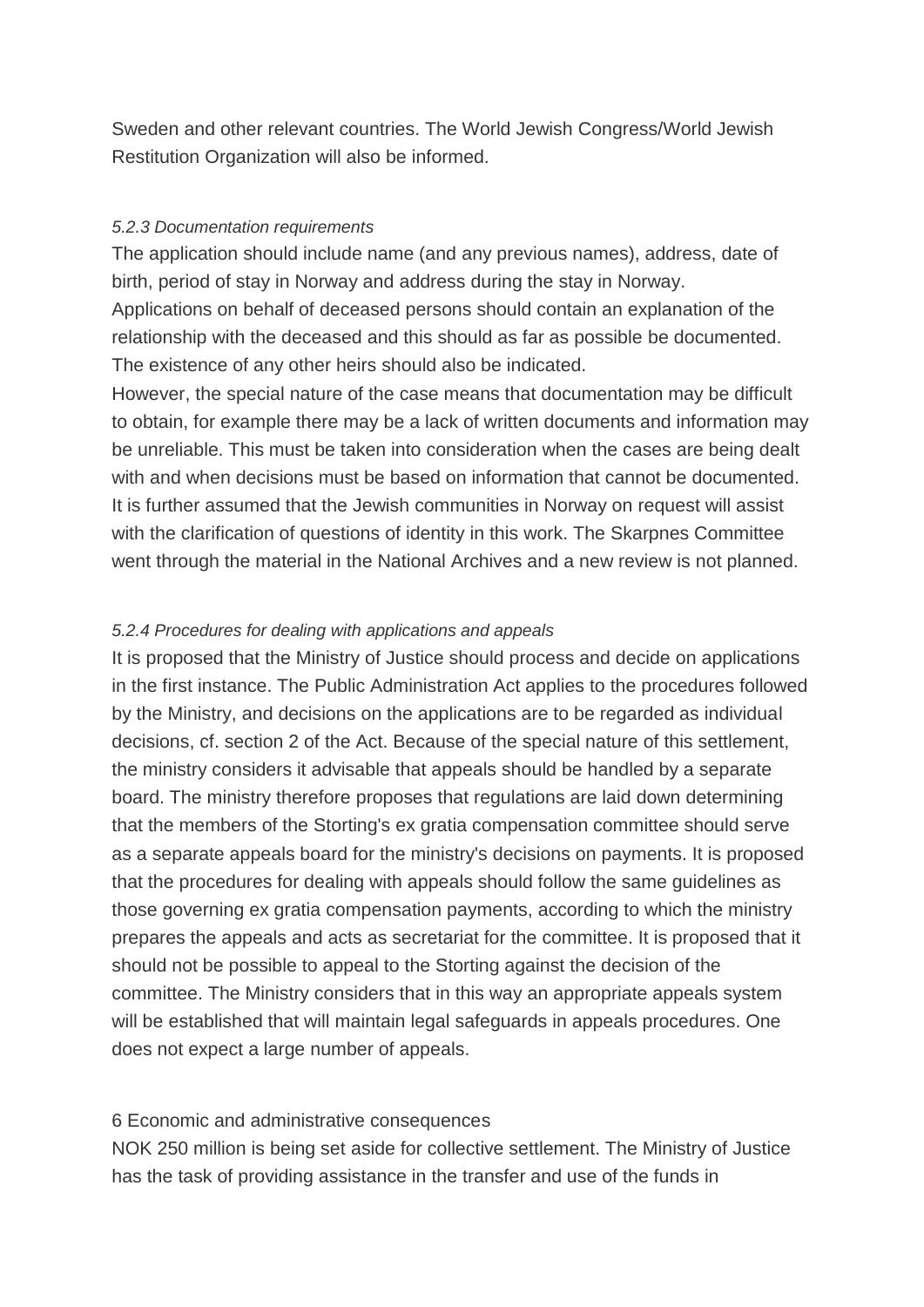collaboration with the Jewish communities in Norway. The Ministry of Education, Research and Church Affairs will set up the centre for the study of the Holocaust and of religious minorities in Norway.

With reference to the calculations mentioned under subsection 5.2.1, about 2 200 Jews are in principle entitled to individual compensation. Many of these are now deceased, and it is assumed that spouses and direct heirs will receive compensation in their place. A total of 767 Jews, including whole families, were deported and killed. Many of these did not leave spouses or children and since other heirs are not included there will not be anyone entitled to seek compensation on behalf of the deceased. Given that payment is to be made only following application, there may be some individuals who, for some reason, will not apply. Hence it is very difficult to predict the number of applications. The ministry estimates, however, that payments will be made to or on behalf of 500 to 1 000 of the original 2 200 Jews. Thus the individual compensation will amount to NOK 100 to 200 million. If the individual payments amount to substantially less than NOK 200 million, the Government will consider increasing the amount of the collective settlement. The recipients of the individual compensation payment will not be liable to income or inheritance tax on the amount.

The costs of publicizing individual compensation and the necessary legal advice in connection with the establishment of the fund, etc. are estimated to amount to NOK 1 250 000.

It is proposed that the applications for the individual compensations are dealt with in the first instance by the Ministry of Justice, which will need three executive officer years in addition to the necessary secretarial assistance. Expenses will also be incurred in connection with the handling of appeals and other administrative functions. The Ministry of Education, Research and Church Affairs will encounter expenses in connection with the establishment of the Centre for the study of the Holocaust and the religious minorities in Norway. These expenses are estimated to amount to a total of NOK 3 250 000.

The ministry estimates that the establishment and administration of the scheme and its publication will amount to NOK 4.5 million, and that up to NOK 3 million of this, including part of the expenses for the three executive officer years in the Ministry of Justice, will be incurred in 1998.

With regard to the budgetary aspects of the settlement, it is proposed that a new chapter should be included in the budget, numbered 476 and entitled "The historical and moral settlement for the treatment in Norway of the economic liquidation of the Jewish minority during the Second World War." Four items are proposed under this chapter, i.e. 01, "Operational costs", 70, " Ensuring the preservation of Jewish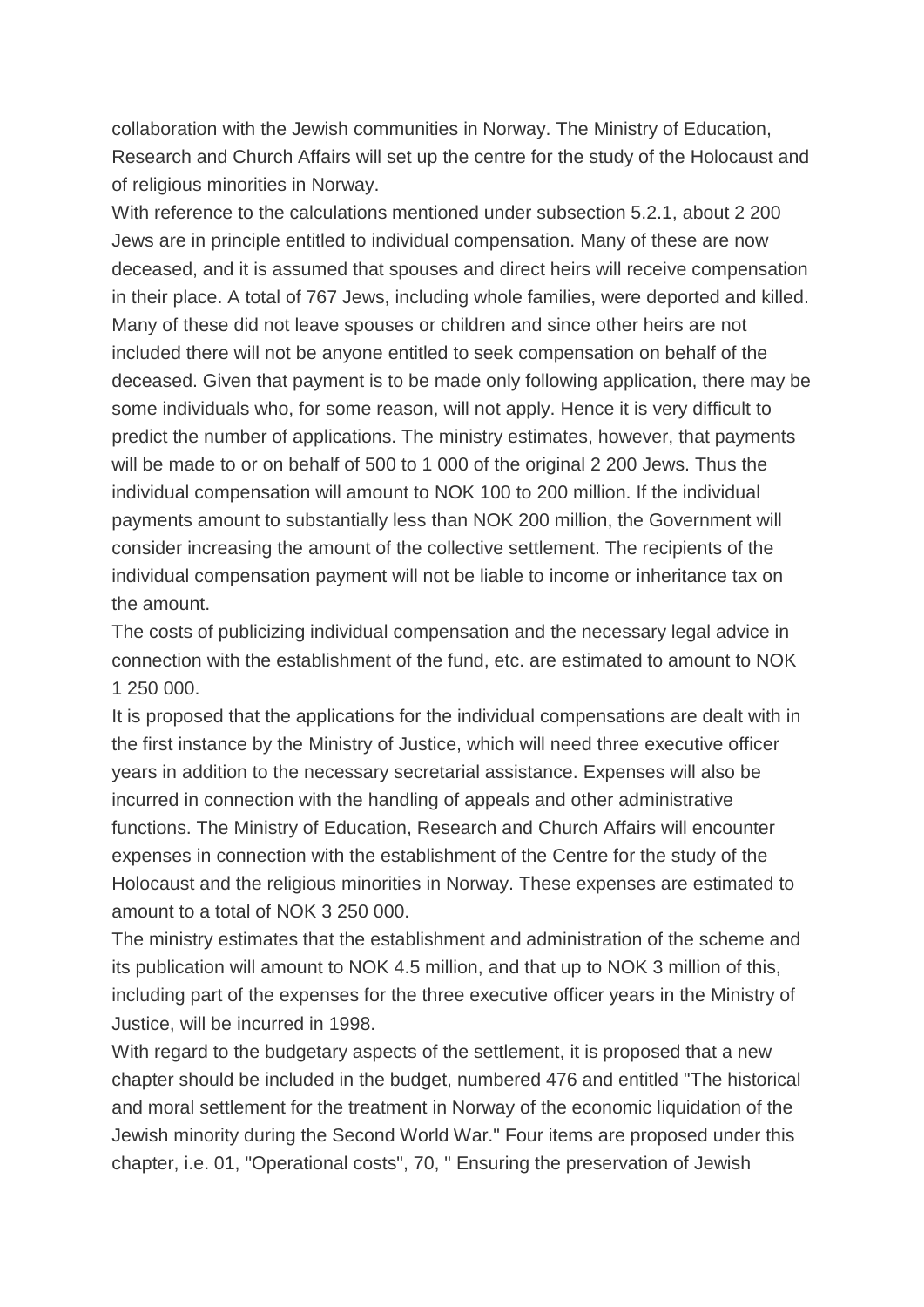culture and the future of the Jewish community in Norway", 71, " Support outside Norway's borders for commemorating and developing the traditions and culture that the Nazis tried to eradicate", and 72, "Ex gratia payments". The operational costs under item 01 will be transferable, since it is not certain when they will be incurred. It is expected that the funds under items 70, "Ensuring the preservation of Jewish culture and the future of the Jewish community in Norway", and 71,

" Support outside Norway's borders for commemorating and developing the traditions and culture that the Nazis tried to eradicate", will be paid out in their entirety in 1998, while the allocations for the centre for the study of the Holocaust and the religious minorities in Norway will for practical reasons not be paid out until after 1998. Some administrative costs will be incurred in connection with the preparations for the centre, and in 1998 these will be covered as operational costs by item 01. It is proposed that item 72 be allocated on the basis of an estimate, since the final amount will depend on the number of payments made. The payments under this item will have to be divided between 1998 and 1999. These payments are expected to be made at the earliest in late autumn of 1998, and the estimated amount for 1998 is NOK 10 million. The ministry proposes that the Storting gives an authorization to pay the individual compensations. Reference is also made to the discussion of this topic in Proposition No. 65 (1997-98) to the Storting. With respect to the allocations for 1999, the ministry will take these up with the Storting in connection with the ordinary work on the budget.

The Ministry of Justice and the Police

hereby recommends:

that Your Majesty approves and signs the submitted proposal for a White Paper to the Storting on historical and moral settlement for the treatment in Norway of the economic liquidation of the Jewish minority during the Second World War. We Harald, King of Norway,

hereby confirm:

that the Storting is requested to make a decision on the historical and moral settlement for the treatment in Norway of the economic liquidation of the Jewish minority during the Second World War in accordance with the submitted proposal. The recommendation by the Ministry of Justice and the Police is enclosed.

Proposal

for the decision on changes in the budget term for 1998

I

Expenses

Chapter Item Purpose and the set of the NOK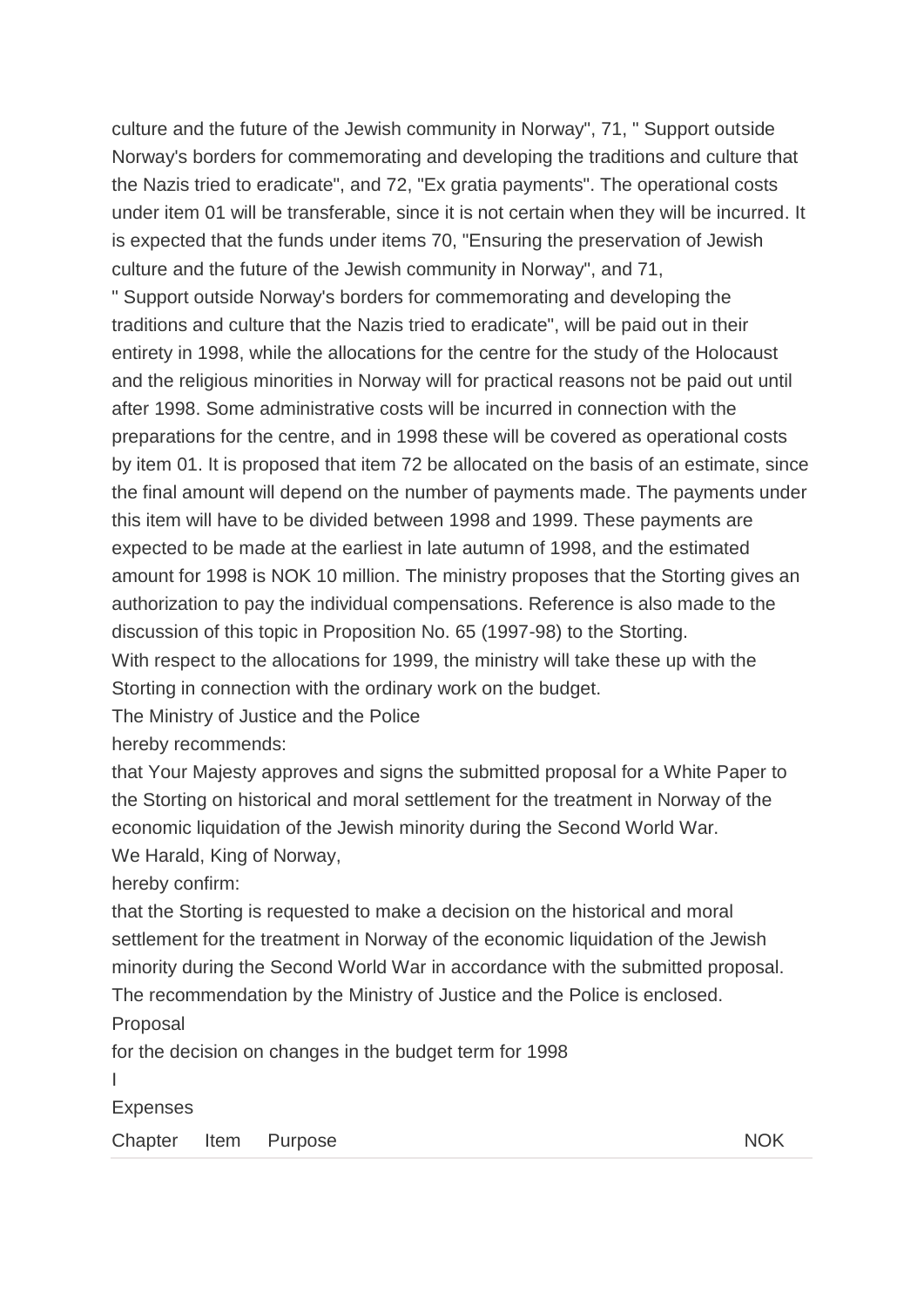| 478   |    | Historical and moral settlement for the treatment in<br>Norway of the economic liquidation of the Jewish<br>minority during the Second World War    |                   |
|-------|----|-----------------------------------------------------------------------------------------------------------------------------------------------------|-------------------|
| (New) | 01 | Allocation for operational costs, can be transferred                                                                                                | 3 0 0 0<br>000    |
| (New) | 70 | Allocation for ensuring the preservation of Jewish<br>culture and the future of the Jewish community in<br>Norway                                   | 150<br>000<br>000 |
| (New) | 71 | Allocation for support outside Norway's borders for<br>commemorating and developing the traditions and<br>culture that the Nazis tried to eradicate | 60 000<br>000     |
| (New) | 72 | Allocation for ex gratia payment, estimated amount                                                                                                  | 10 000<br>000     |

#### II

# Authorization

· In accordance with the guidelines in the White Paper, the Storting consents to the proposal that a commitment can be given in 1998 concerning the payment in 1999 of individual compensation to persons who were affected by the anti-Jewish measures during the Second World War up to the amount of NOK 200 million, including the allocations for 1998.

# Annex 1

# **Overview of the previous treatment by the Storting of the question of compensation for confiscation and war damage after the Second World War**

The question of compensation for Jewish property that was confiscated during the Second World War is complicated. The Ministry of Justice considers that in order to understand the matter it is important to be aware of the thinking of the Norwegian authorities in connection with the drafting of the rules for compensation after the war. Thus the following is an overview of a number of important documents relating to decisions on the compensation schemes. These documents show the reasoning prevailing after the war on the question of compensation.

A war damage committee was appointed by Royal Decree of 13 July 1945 to review the question of material and non-material damage and loss sustained by private individuals during the war and the occupation. The committee's mandate can be summarized in the following three points:

1. to establish and specify the extent to which material and non-material damage and losses should be officially compensated,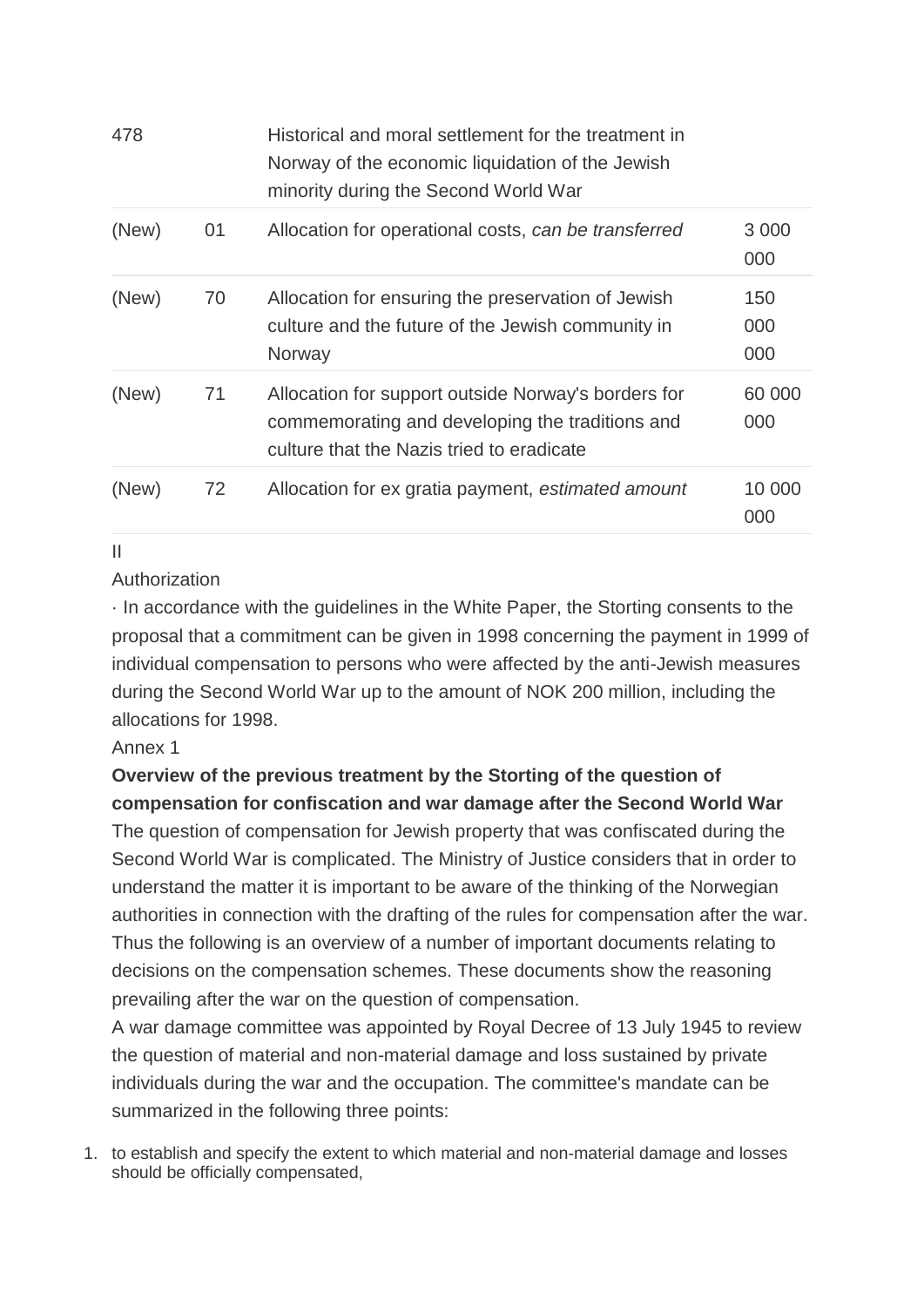- 2. to discover suitable methods of financing, which for example take account of the individual citizen's and society's economic capacity,
- 3. to make proposals concerning the administration of the organizations for the compensation for material damages.

The War Damage Committee submitted 13 reports during the period 12 January to 30 November 1946:

- Damage and loss caused to private individuals by the war and occupation (introduction). Submitted on 28 November 1946. Annex to Proposition No. 93 (1945-46) to the Odelsting.
- Summary. Submitted on 9 February 1946. Annex to Proposition No. 93 (1945-46) to the **Odelsting**
- Injuries to persons. Submitted on 30 November 1945. Annex to Proposition No. 111 (1945- 46) to the Odelsting
- Damage to property:
- A. Buildings. Submitted on 12 and 26 January 1946. Annex to Proposition No. 93 (1945-46) to the Odelsting
- B. Movable property. Submitted on 16 February 1946. Annex to Proposition No. 121 (1945- 46) to the Odelsting
- C. Stocks of goods. Submitted on 26 March 1946. Annex to Proposition No. 2 (1947) to the **Odelsting**
- D. Mineral oil products. Submitted on 18 September 1946. Annex to Proposition No. 102 (1947) to the Odelsting
- E. Merchant ships and other vessels. Submitted on 28 November 1946. Annex to Report No. 1 (1941) to the Odelsting
- F. Goods, etc. during sea transport and other transport. Submitted on 27 June 1946
- G. The Insurance Companies' Joint Office for War Insurance. Submitted on 27 June 1946
- German confiscation (requisitions) of real estate, etc. and damage to forests, farmland and other land. Submitted on 30 April 1946. Annex to Proposition No. 119 (1945-46) to the **Odelsting**
- War damage to and loss of motor vehicles, etc. Submitted on 28 May 1946. Annex to Proposition No. 119 (1945-46) to the Odelsting
- Loss of income and assets. Submitted on 23 May 1946. Annex to Proposition No. 119 (1945-46) to the Odelsting

The reports from the War Damage Committee are an important part of the source material on the compensation issue. They form part of the travaux préparatoires of the acts that regulated the compensation settlements after the war. The following were the most important of these acts:

- Provisional Act of 19 July 1946 relating to war damage to buildings, cf. Proposition No. 93 (1945-46) to the Odelsting
- Act of 13 December 1946 relating to confiscated property, cf. Proposition No. 137 (1945-46) to the Odelsting
- Provisional Act No. 3 of 25 April 1947 relating to war damage to movable property, cf. Proposition No. 121 (1945-46) to the Odelsting
- Provisional Act No. 4 of 25 April 1947 relating to certain damages and losses resulting from the war in 1940-45, etc., cf. Proposition No. 119 (1945-46) to the Odelsting